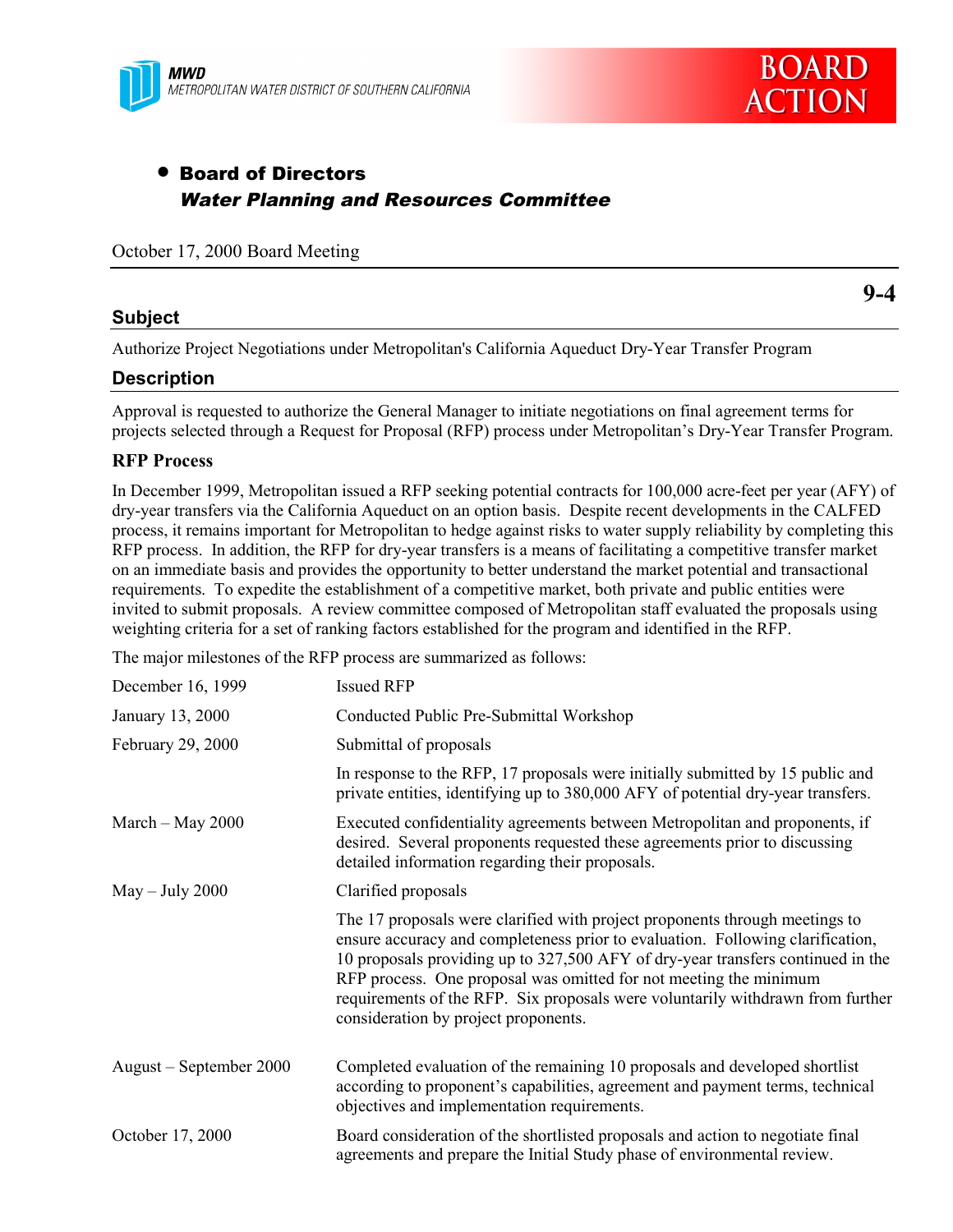Following months Final agreements and environmental documentation would be submitted to the Board for approval on an individual project basis prior to project implementation.

#### **Results**

Three proposals have been selected for the shortlist of potential transactions that best meet the evaluation criteria and merit further consideration at this time. The three shortlisted proposals have been submitted by:

- Kern Delta Water District and Arvin-Edison Water Storage District
- Semitropic Water Storage District
- Azurix

Descriptions of the shortlisted proposals are summarized in **Attachment 1**. These proposals offer a combined ultimate yield of 170,000 acre-feet to contend with drought conditions or regulatory restrictions. This yield is nearly double the amount Metropolitan sought under the RFP. On average, the selected projects scored about one and one-half times as high as projects not selected for the shortlist. The selected projects are located south of the Delta, minimize financial risk to Metropolitan, and provide the greatest flexibility in agreement and payment terms. In addition, two of the shortlisted proposals have sponsors with demonstrated experience in completing water transfers. The selection process is summarized in **Attachment 2**.

It is recommended that staff proceed with negotiations on final agreement terms and preparation of the Initial Study of the environmental review, pending resolution of economic and water quality issues, for the shortlisted proposals submitted by Kern Delta/Arvin-Edison, Semitropic, and Azurix. Consideration of all three proposals would provide Metropolitan the opportunity to negotiate the most competitive and favorable terms for the final agreements. Proposals that reach successful negotiations will be presented to Metropolitan's Board for approval. Final agreement terms along with necessary environmental documentation would be submitted for the Board's approval on an individual project basis prior to agreement execution and project implementation.

Two proposals, submitted by Rosedale-Rio Bravo Water Storage District (Rosedale-Rio Bravo) and Westlands Water District (Westlands), are pending. Although these proposals have ranked high in the evaluation process, recent developments that could potentially change the feasibility of the programs have occurred. Rosedale-Rio Bravo has recently indicated that the source of supply in the proposal has changed. Assessment of this new source of supply is necessary. Westlands has filed litigation on the San Joaquin River diversions. This litigation poses potential adverse impacts to the other users of the Friant system and has generated local opposition to the proposal. The feasibility of implementing the Westlands proposal under these circumstances requires evaluation. As a result, proceeding with negotiations and environmental review on the pending proposals will be dependent on resolving these implementation issues.

#### **Policy**

The Board's water transfer policy as outlined in Metropolitan's Administrative Code Section 4203 indicating that Metropolitan will vigorously pursue the development of water transfers to meet its public water supply objectives in the future. The agreements also would implement one option that will help meet the future water quality needs of Metropoltian's service area as outlined in Metropolitan's March 1996 Integrated Resources Plan.

### **Board Options/Fiscal Impacts**

#### **Option #1**

Authorize the General Manager to initiate negotiations on final agreement terms and proceed with the initial study phase of the environmental review process for three short-listed proposals identified under Metropolitan's Dry-Year Transfer Program.

**Fiscal Impact:** About \$100,000 to prepare the Initial Study phase of environmental review for the shortlisted proposals. These funds are included in the current O&M budget.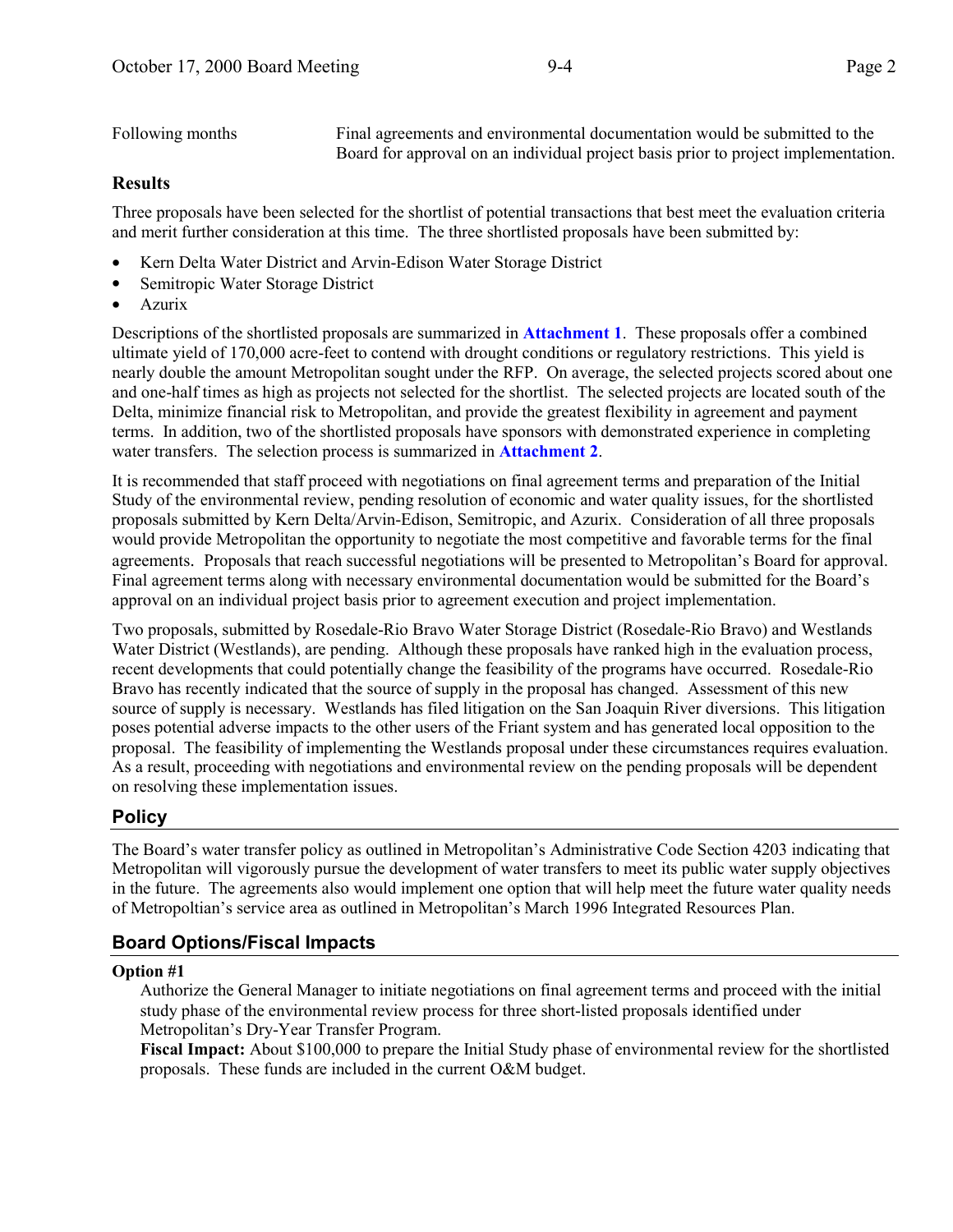**Option #2** Do not authorize the General Manager to initiate negotiations on final agreement terms for shortlisted projects identified under Metropolitan's Dry-Year Transfer Program.

**Fiscal Impact:** Would avoid payments of about \$100,000 to prepare environmental review documents for the short-listed proposals.

#### **Staff Recommendation**

Option #1.

Ira, C. Man 9/29/2000 *Date*

*Debra C. Man Sr. Executive Assistant to the General Manager*

stet **General Manager Community Community Community Community Community Community Community Community Community Community** 

10/4/2000

**Attachment 1 Attachment 2**

BLA #325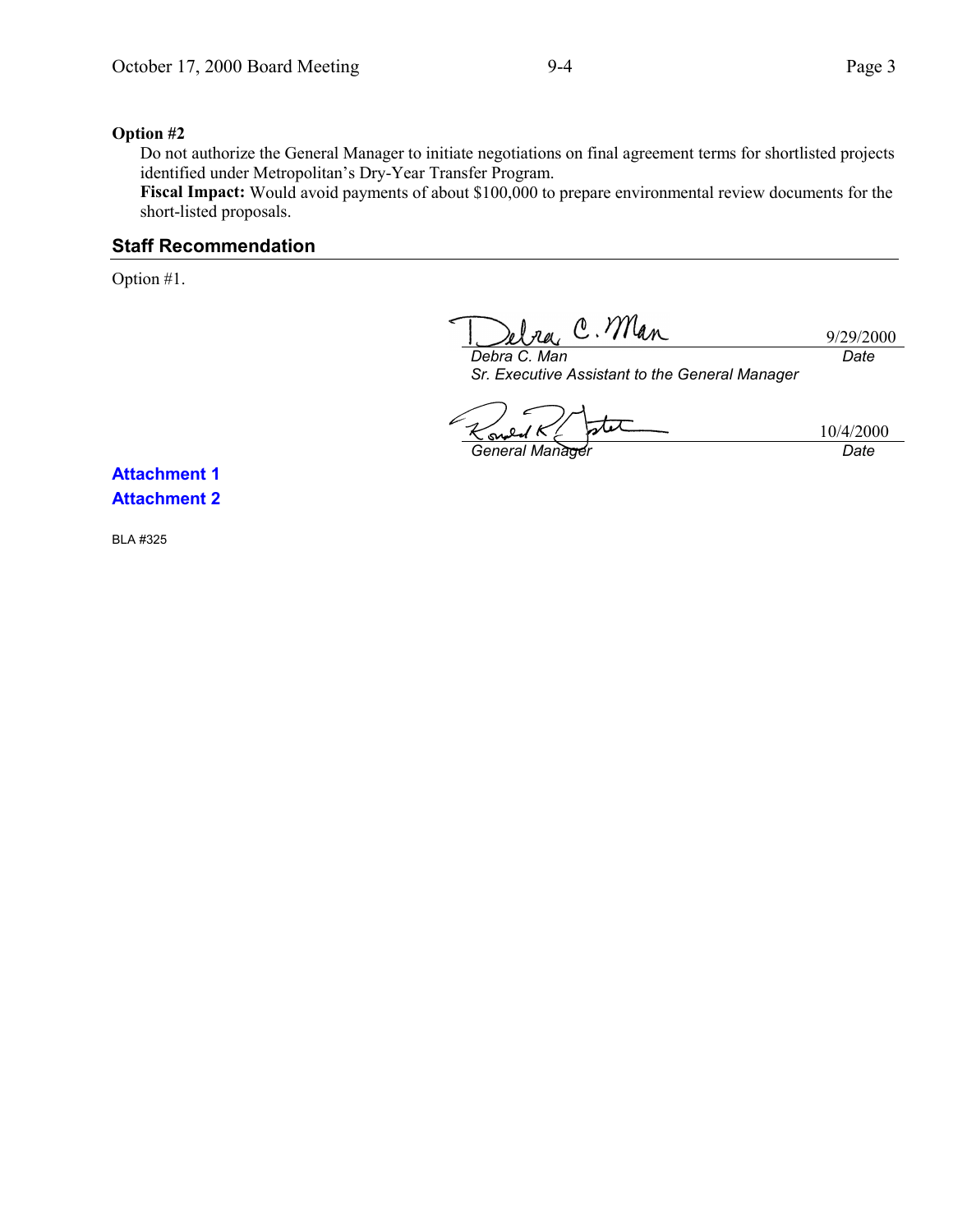# **CALIFORNIA AQUEDUCT DRY YEAR TRANSFER PROGRAM**

# **SHORTLIST OF SELECTED PROPOSALS**

**September 20, 2000**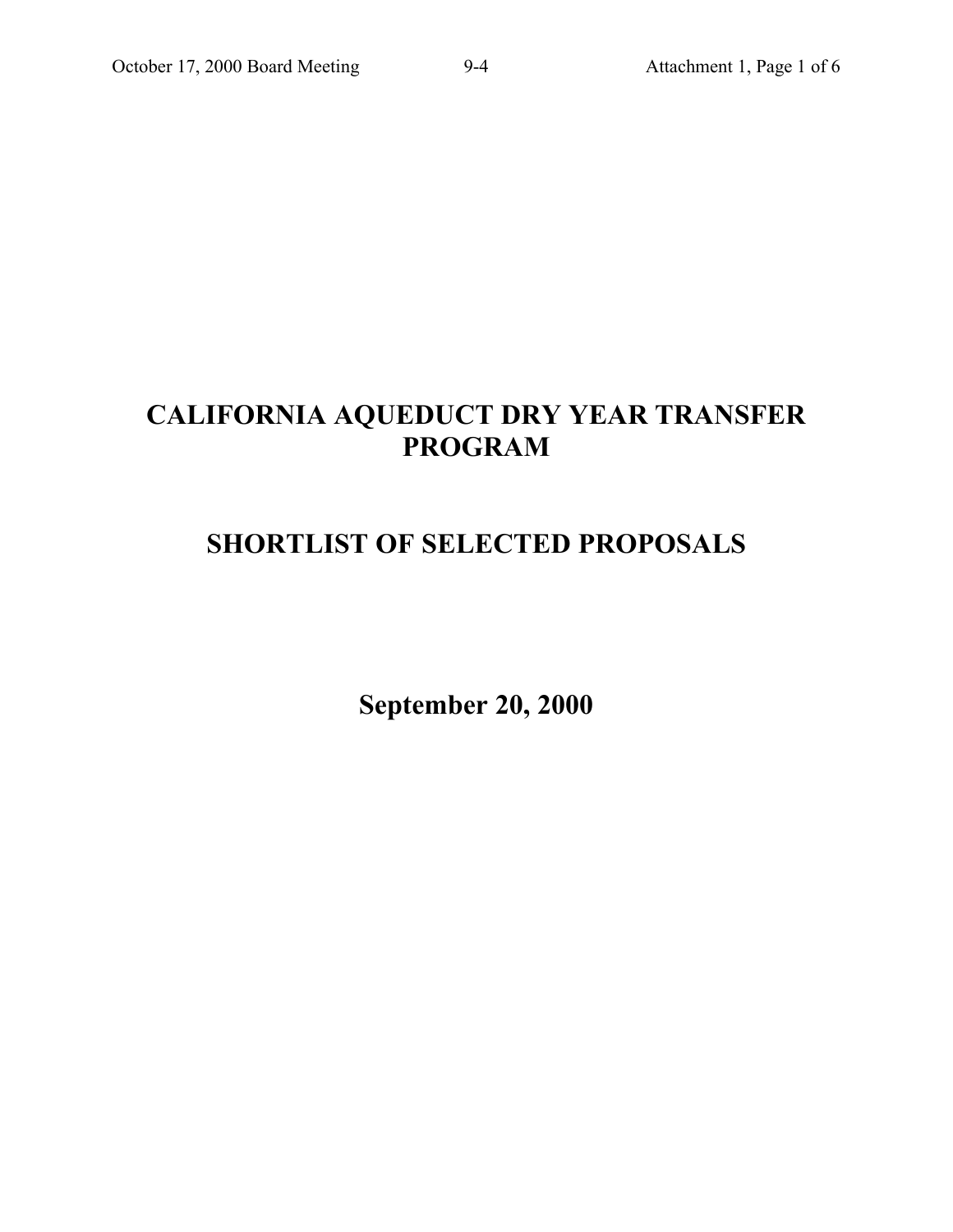# **CALIFORNIA AQUEDUCT DRY YEAR TRANSFER PROGRAM**

# **SHORTLIST OF SELECTED PROPOSALS**

## **Executive Summary**

In December 1999, Metropolitan issued a competitive Request for Proposals (RFP) to provide up to 100,000 acre-feet per year (afy) of dry-year water transfers via the California Aqueduct on an option basis. In response to the RFP, 17 proposals were initially submitted by 15 public and private entities and identified up to 380,000 afy of potential dry-year water transfers. The 17 proposals were clarified with project proponents through meetings to ensure accuracy and completeness prior to detailed evaluation.

Prior to detailed proposal evaluation by a review committee composed of Metropolitan staff, six proposals were voluntarily withdrawn from further consideration by project proponents. One proposal was omitted as a result of not meeting minimum RFP requirements. The selection process resulted in the identification of three projects at this time to initiate negotiations of final agreement terms and proceed with the Initial Study and environmental review process (Figure 1 and Table 1):

- Kern Delta Water District and Arvin-Edison Water Storage District
- Semitropic Water Storage District
- Azurix

These projects offered a combined ultimate yield of 170,000 acre-feet per year, which is nearly twice the amount Metropolitan sought under the RFP. On average, the shortlisted projects scored about one and one-half times as high as projects not selected for the shortlist. The selected projects are located south of the Delta, minimize financial risk to Metropolitan, and provide the greatest flexibility in agreement and payment terms. In addition, two of the proposals have sponsors with demonstrated experience in completing water transfers. The following is a brief description for each of the three shortlisted proposals.

# **Description**

## Kern Delta Water District and Arvin-Edison Water Storage District Proposal

The project proponents, Kern Delta and Arvin-Edison, are both public agencies located in Kern County. Kern Delta has pre-1914 water rights, under which it is entitled to annually divert up to 180,000 acre-feet of Kern River water. In addition, Kern Delta also contracts with the Kern County Water Agency and is entitled to 25,500 acre-feet of SWP supplies and has an agreement for water under the Friant-Kern system. Arvin-Edison has an agreement for 300,000 acre-feet of water under the Friant-Kern system.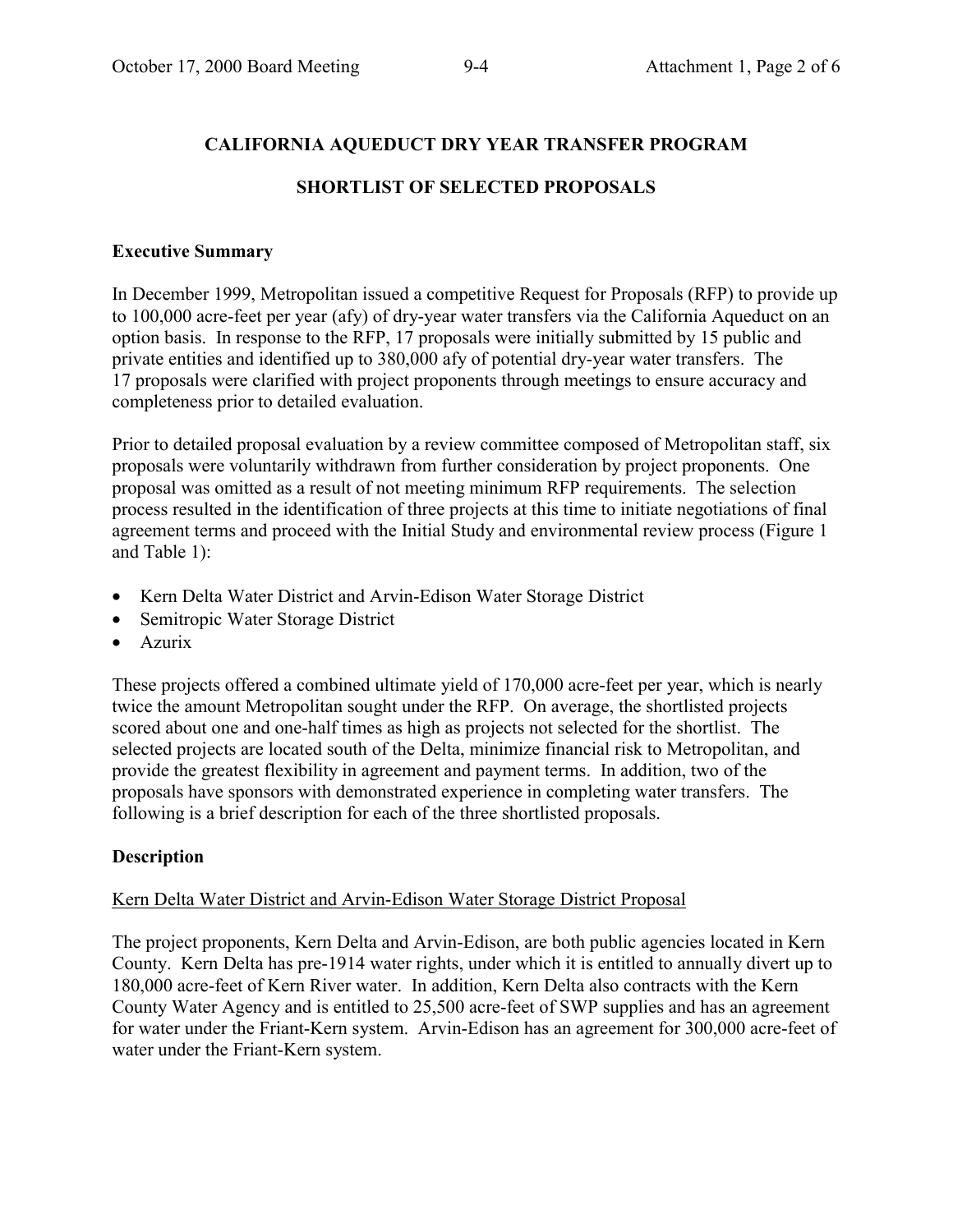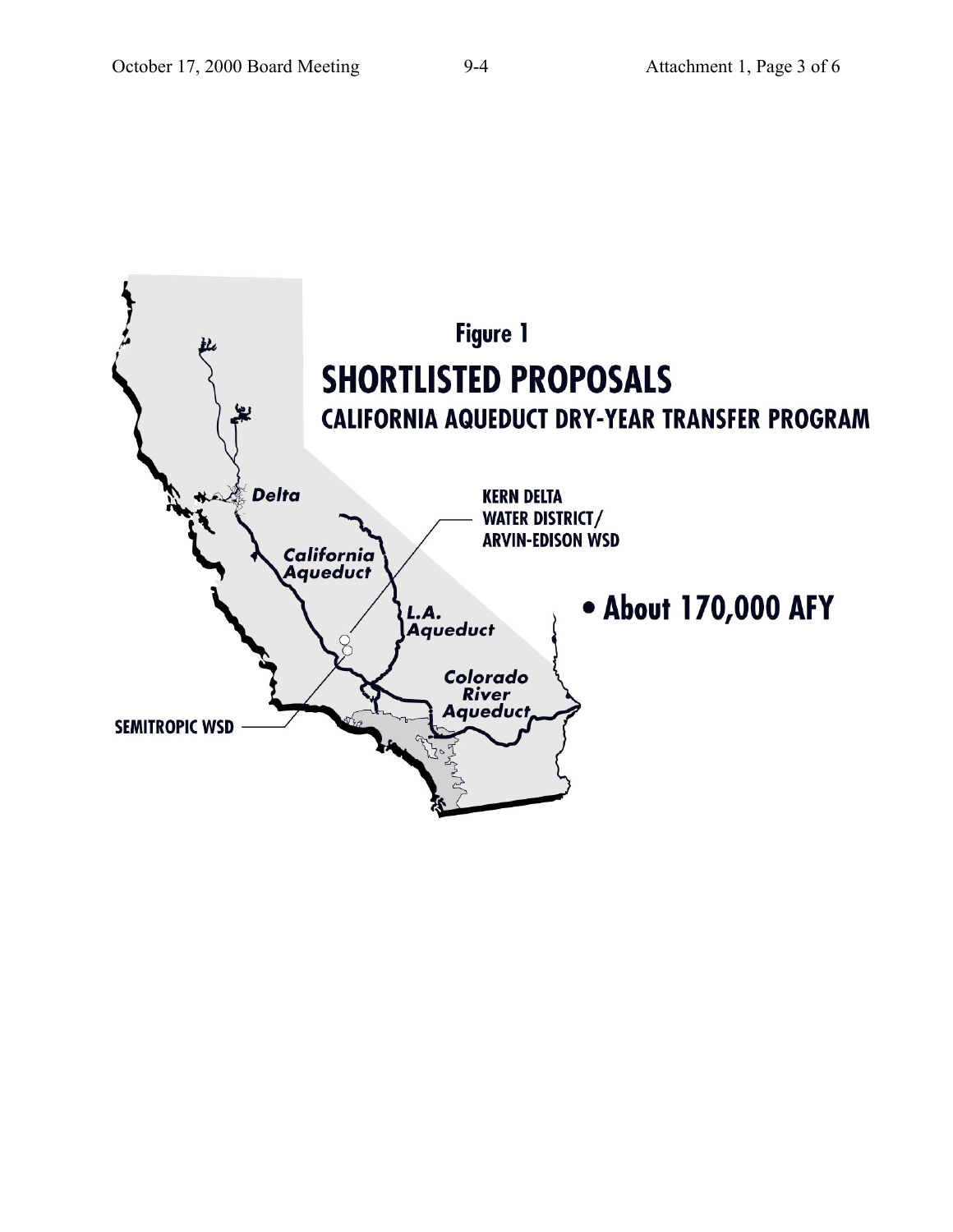## **Table 1**

### **CALIFORNIA AQUEDUCT DRY-YEAR TRANSFER PROGRAM PROJECT SHORTLIST**

| <b>Project Proponent</b>                                                    | Term (yrs) | Location*  | <b>Type of Transfer</b>         | Dry-Year<br>Yield (afy) |
|-----------------------------------------------------------------------------|------------|------------|---------------------------------|-------------------------|
| Kern Delta Water District/<br>Arvin-Edison Water<br><b>Storage District</b> | 25         | <b>SOD</b> | Groundwater<br>Banking/Exchange | 50,000                  |
| Semitropic Water<br><b>Storage District</b>                                 | 35         | <b>SOD</b> | Groundwater<br><b>Banking</b>   | 70,000                  |
| <b>Azurix</b>                                                               | $5 - 20$   | <b>SOD</b> | Service Agreement i             | 50,000                  |
|                                                                             |            |            | Total:                          | 170,000                 |

\* SOD-South of Delta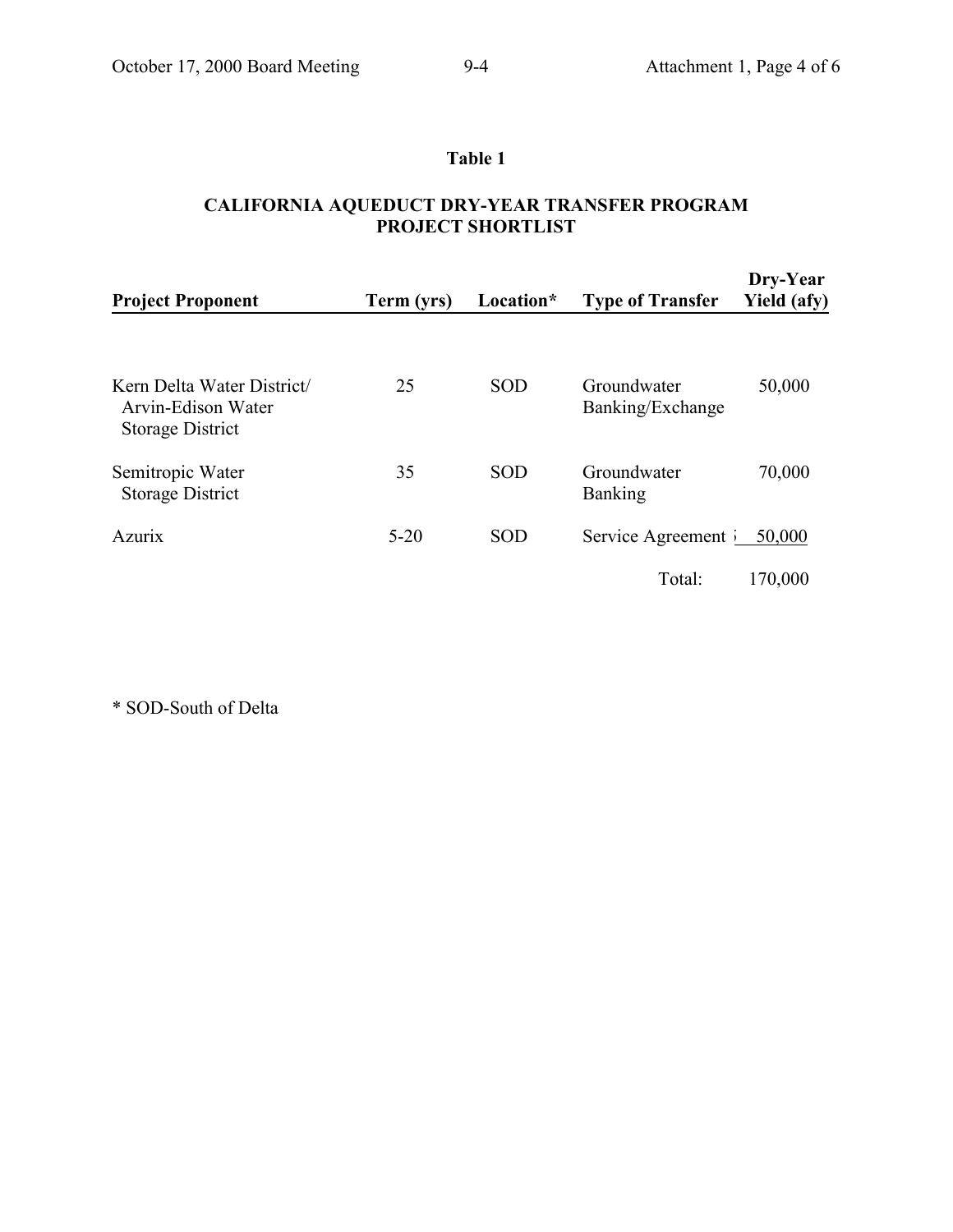This proposal is a groundwater banking and exchange transaction for a proposed term of 25 years. Metropolitan would store its available State Water Project (SWP) in the groundwater basin underlying Kern Delta and Arvin-Edison. Metropolitan would have a maximum storage account of 250,000 acre-feet. During dry years, Kern Delta and Arvin-Edison would return the water in Metropolitan's storage account through an exchange. At Metropolitan's request, 50,000 acre-feet of Kern River water and Kern Delta SWP water allocation would be delivered to Metropolitan at the California Aqueduct through the distribution facilities of Kern Delta and Arvin-Edison in a given year. In exchange, Kern Delta and Arvin-Edison would pump an equivalent amount of water from the Metropolitan storage account in the groundwater basin to meet overlying demands.

The potential benefits of this proposal are:

- $\triangleright$  The source of supplies, Kern River water deliveries, is very reliable.
- $\triangleright$  This water can be delivered to Metropolitan during both hydrologic and regulatory droughts since the delivery point is south of the delta.
- $\triangleright$  A potential improvement in the quality of supplies delivered to Metropolitan could be gained as the Kern River water is of high quality.
- $\triangleright$  Metropolitan and Arvin-Edison have a long-standing working relationship and successfully partnered in another program.

#### Semitropic Water Storage District Proposal

Semitropic Water Storage District (Semitropic) is a public agency with the authority to mange the groundwater basin beneath its service area generally located north and northwest of the City of Bakersfield, California.

This proposal is an expansion of the existing Semitropic groundwater banking program. There are five banking partners in the existing program: Metropolitan, Santa Clara Water District, Alameda Water District, Zone 7, and Vidler Water Company. The existing program allows the banking partners to store water during wet periods and extract the stored water during dry periods. Currently, Metropolitan has stored 390,000 acre-feet in the Semitropic groundwater bank and has the capability to withdraw from its storage account in the amounts of 31,500 acrefeet per year by basin extraction and up to 46,500 acre-feet per year by entitlement exchange. The stored water is delivered to the California Aqueduct. This proposal increases the basin extraction capability of the existing Semitropic Groundwater Bank. Metropolitan's basin extraction capability would increase from its current 31,500 acre-feet to 101,500 acre-feet, a gain of 70,000.

The potential benefits of this proposal are:

- $\triangleright$  This water can be delivered to Metropolitan during both hydrologic and regulatory droughts since the delivery point is south of the delta.
- $\triangleright$  An EIR has been completed for this proposed program.
- $\triangleright$  Metropolitan and Semitropic have long-standing working relationships and successfully partnered in the existing banking program.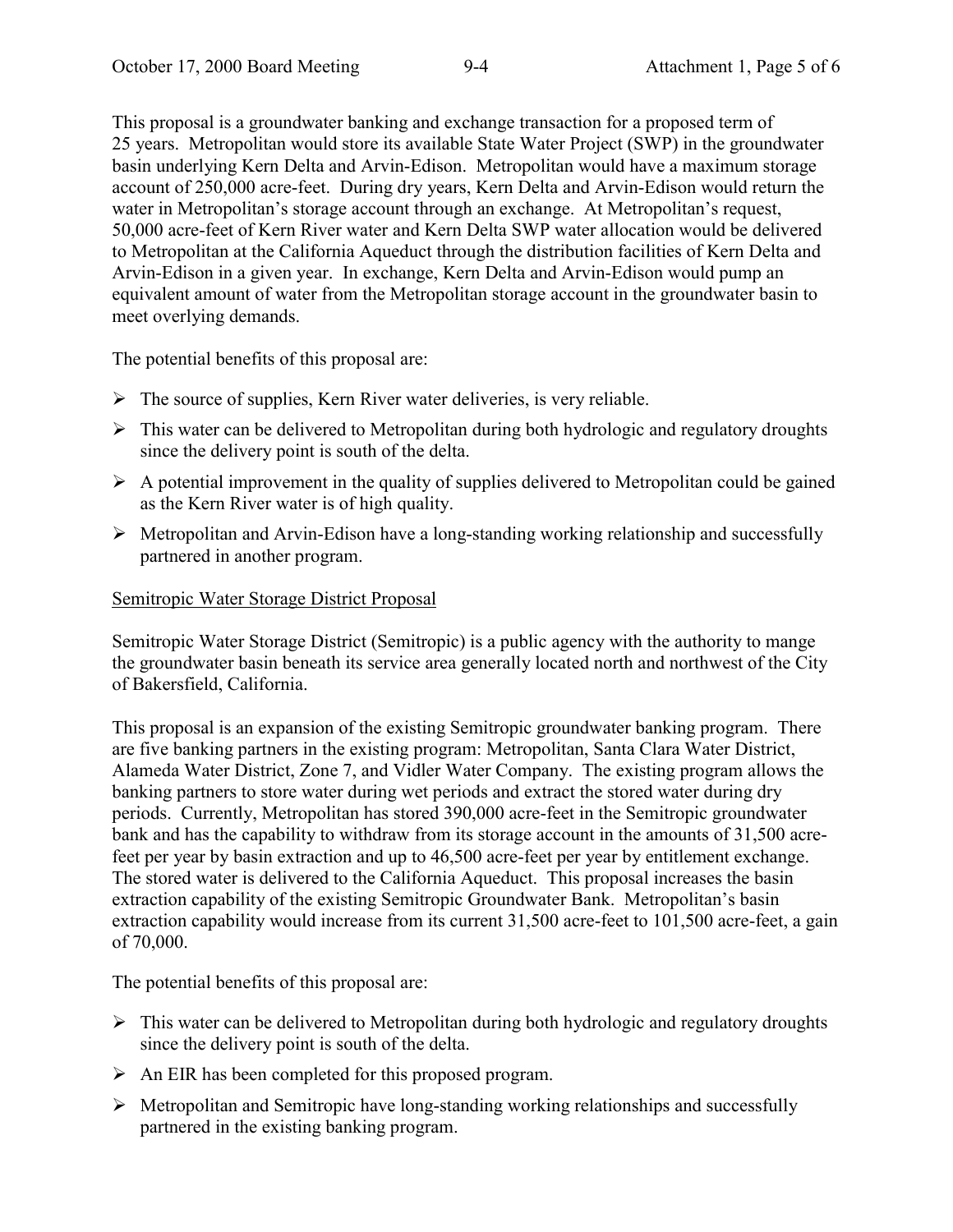The primary concern in this proposal is the potential arsenic problem in the groundwater basin and the associated impacts on the quality of water in the California Aqueduct. Initial indications suggest that the proposed rule of arsenic could reduce the maximum contaminant level (MCL) to five parts per billion. The arsenic levels in the Semitropic groundwater bank would exceed the proposed MCL and must be addressed.

#### Azurix Proposal

Enron formed Azurix in 1998 to focus on water-related issues, such as providing water solutions to the industrial sector, supplying cities and municipalities with water, and providing water agencies with custom-made services and tools.

This proposal provides a service agreement, rather than a specific transaction, to secure dry year supplies over a term of 5 to 20 years. The service agreement would allow Metropolitan to buy dry-year supplies or sell its available resources through an online exchange, Water2Water. Under the "buy" option, Azurix would deliver up to 50,000 acre-feet of water supplies to Metropolitan according to agreed specifications. Azurix would take all responsibility for delivering the water to Metropolitan, including regulatory and environmental work. The specifications for delivery of dry year supplies would specify the point of delivery, source and quality requirements, and securities for performance.

The potential benefits of this proposal are:

- $\triangleright$  This proposal presents the opportunity to use a service agreement approach and market mechanisms to buy and sell water.
- $\triangleright$  Metropolitan is not responsible for implementing the specific transactions under a service agreement.

The primary concern in this proposal is that the service agreement approach is new and not been tested yet. The benefits and risks to this approach are relatively uncertain.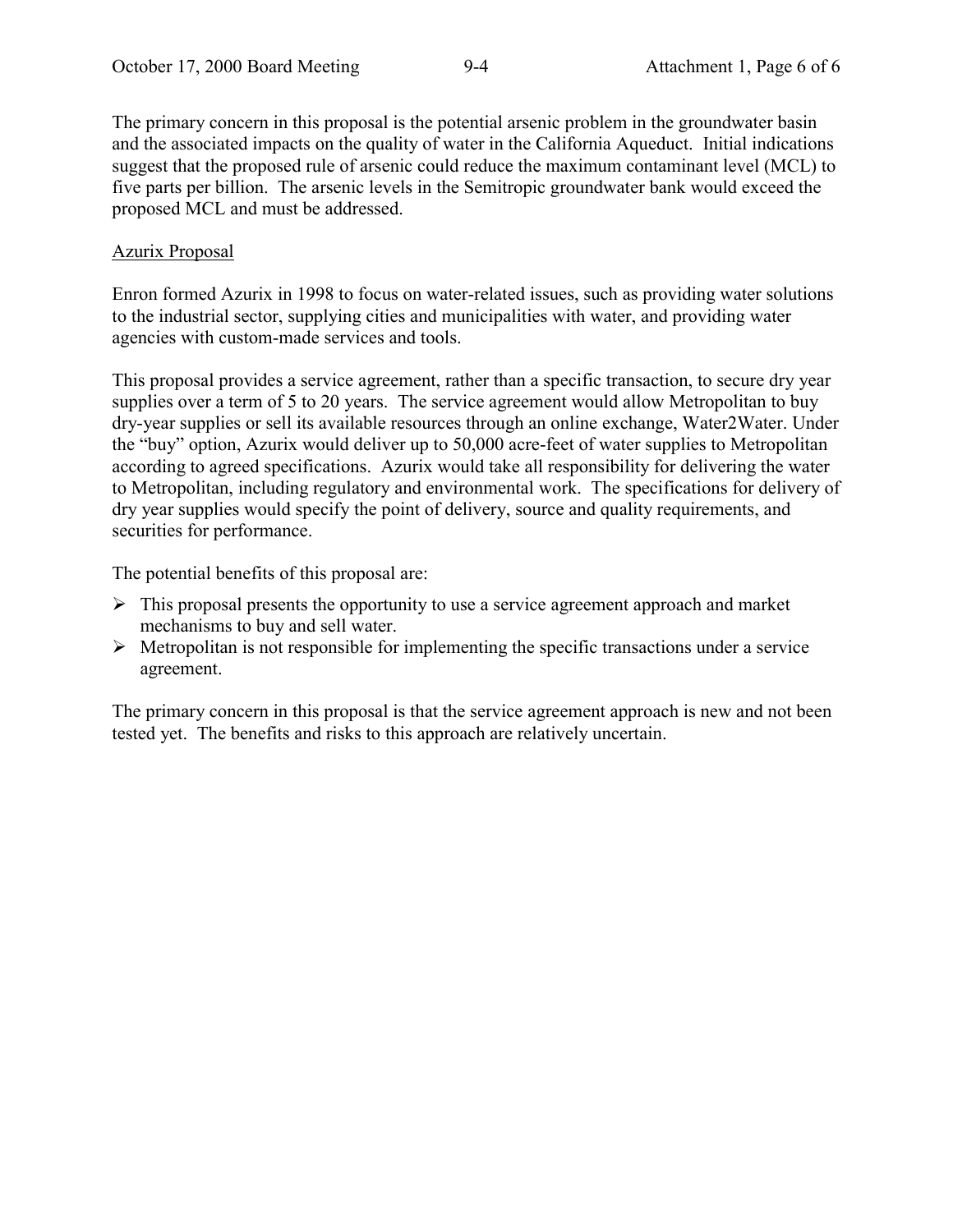# **CALIFORNIA AQUEDUCT DRY YEAR TRANSFER PROGRAM**

# **SELECTION PROCESS**

**September 20, 2000**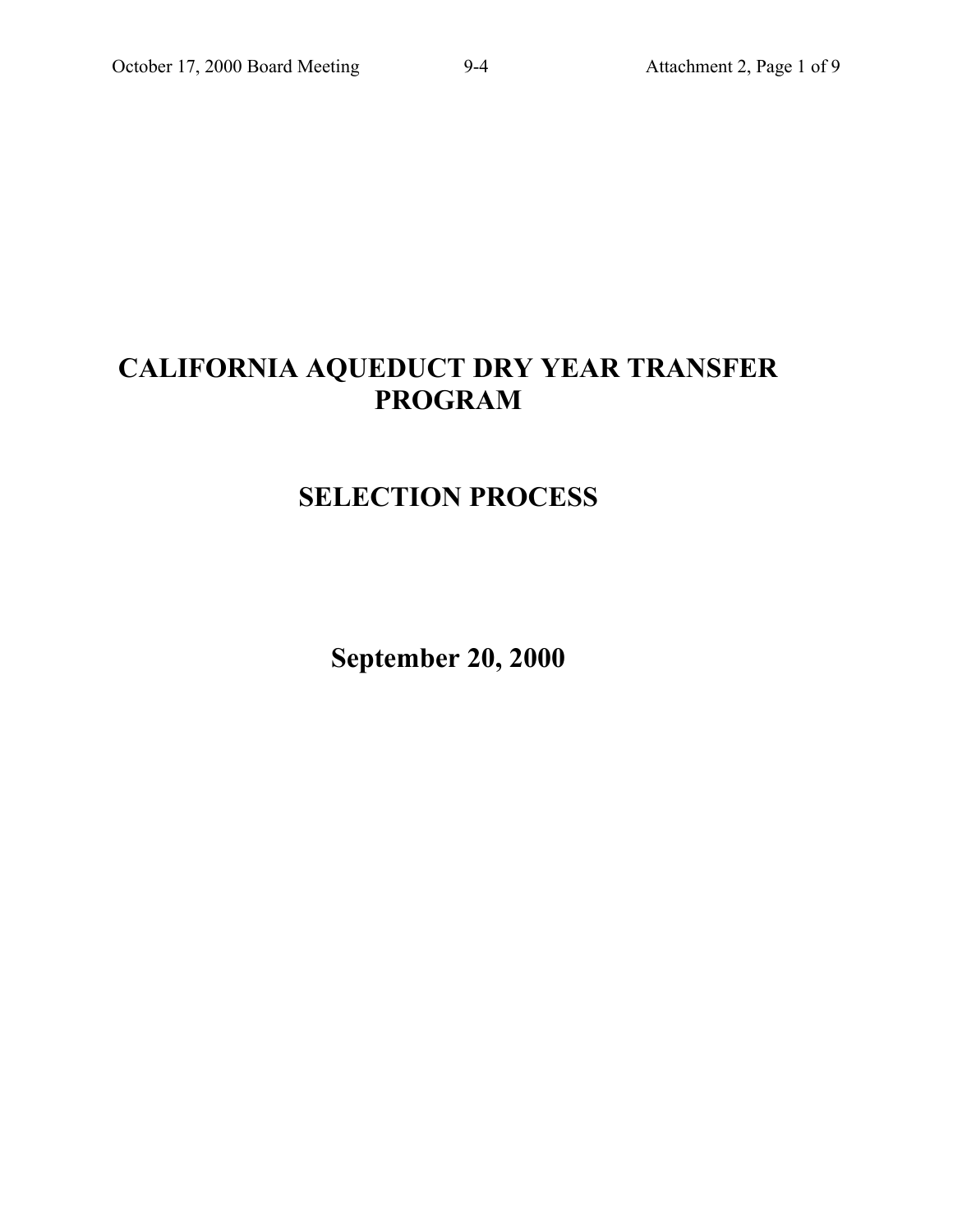# **I. Executive Summary**

In December 1999, Metropolitan issued a competitive Request for Proposals (RFP) to provide up to 100,000 acre-feet per year (afy) of dry-year water transfers via the California Aqueduct on an option basis. Despite recent developments in the CALFED process, it remains important for Metropolitan to hedge against risks to water supply reliability by completing this RFP process. In addition, the RFP for dry-year transfers is a means of facilitating a competitive transfer market on an immediate basis and provides the opportunity to better understand the market potential and transactional requirements.

In response to the RFP, a total of 17 proposals were initially submitted by 15 public and private entities and identified up to 380,000 afy of potential dry-year water transfers. A review committee composed of Metropolitan staff evaluated the proposals using weighting criteria for a set of ranking factors established for the program and identified in the RFP. The selection process resulted in the identification of three projects at this time to initiate negotiations of final agreement terms and proceed with the Initial Study and environmental review process. These projects offered a combined ultimate yield of 170,000 acre-feet per year, which is nearly twice the amount Metropolitan sought under the RFP.

# **II. Dry-Year Transfer Program Review Committee**

Initially, it was envisioned that the review committee would be comprised of staff from both Metropolitan and its member agencies. However, because of potential conflicts of interest expressed by member agency staff identified to serve on the review committee, it was determined that proposal evaluation would be conducted by a committee made up of Metropolitan staff.

The committee included:

Debra Man (Office of the General Manager) Jarlath Oley (Office of the General Counsel) Peter Von Haam (Office of the General Counsel) RG Fernando (Water System Operations) Dirk Marks (Water Resource Management) Andy Hui (Water Resource Management)

# **III. Selection Process and Rationale**

A total of 17 proposals with an total yield up to 380,000 afy of potential dry-year water transfers were received before the February 29, 2000 deadline. The 17 proposals were clarified with project proponents through meetings to ensure accuracy and completeness prior to detailed evaluation. Table 1 presents a summary of project proponents that submitted proposals in response to the RFP.

The proposals consisted of transfers, water exchanges, and water banking and storage projects. The review committee evaluated the proposals on a consistent basis according to evaluation contained in the RFP. The maximum possible score for each proposal is 100 points.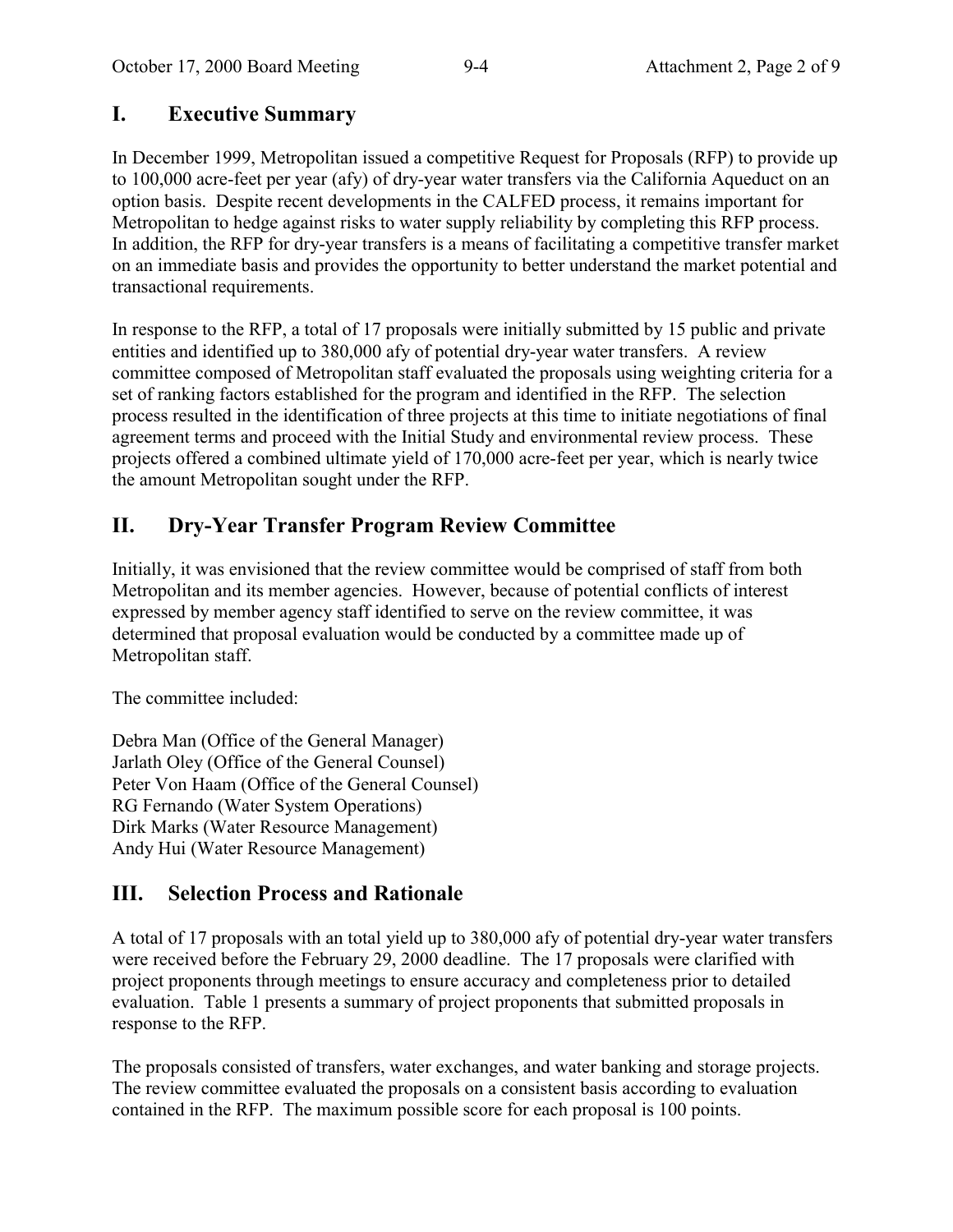| Criteria                               | Maximum Score     |
|----------------------------------------|-------------------|
| <b>Project Proponent Capabilities</b>  | 25 points         |
| <b>Agreement and Payment Terms</b>     | 25 points         |
| <b>Technical Objectives</b>            | 25 points         |
| <b>Implementation/Legal Objectives</b> | 25 points         |
|                                        | Total: 100 points |
|                                        |                   |

Prior to detailed proposal evaluation by the review committee, six proposals were voluntarily withdrawn from further consideration by project proponents. One proposal was omitted as a result of not meeting minimum RFP requirements. Based on their knowledge of SWP operations, Metropolitan's needs, regulatory developments and regional water supply practices, review committee members independently evaluated the significant strengths and weaknesses of each of the 10 remaining proposed projects against a consensus-based definition for each of the scoring criteria prescribed under the RFP. Scoring was tailored to measure the differences in proposed project benefits and costs, recognizing that most projects met minimum requirements. Evaluation criteria for the program is summarized in Table 2.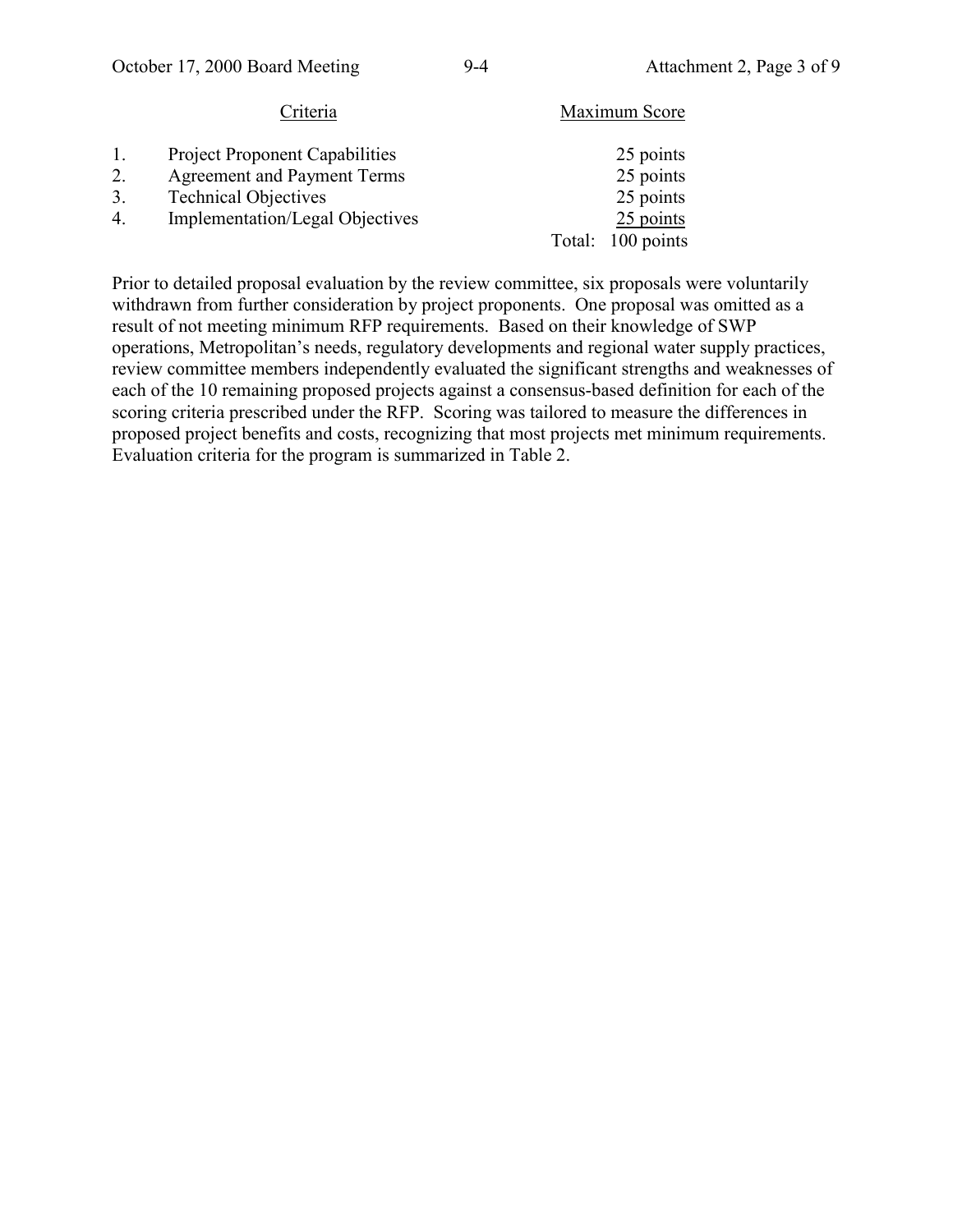#### **Table 1**

#### Public Agencies **Private Entities** Public/Private **Partnerships** Thermalito Irrigation District Semitropic Water Storage District Central Basin Municipal Water District Westland Water District Oroville-Wyandotte Irrigation **District** Rosedale-Rio Bravo Water Storage District (Two proposals) Arvin-Edison Water Storage District/Kern Delta Water District Azurix and J. G. Boswell (J. G. Boswell withdrew) Ronald McDevitt (Omitted – Did not meet minimum requirements) Cadiz (Withdrew) California-American Water Company (Withdrew three proposals) Vidler Water Co. Yuba County Water Agency/Vidler Water Co. (Withdrew) Santa Margarita Water District/Vidler Water Co. (Withdrew for future consideration under rate restructuring)

## **SUMMARY OF PROJECT PROPONENTS**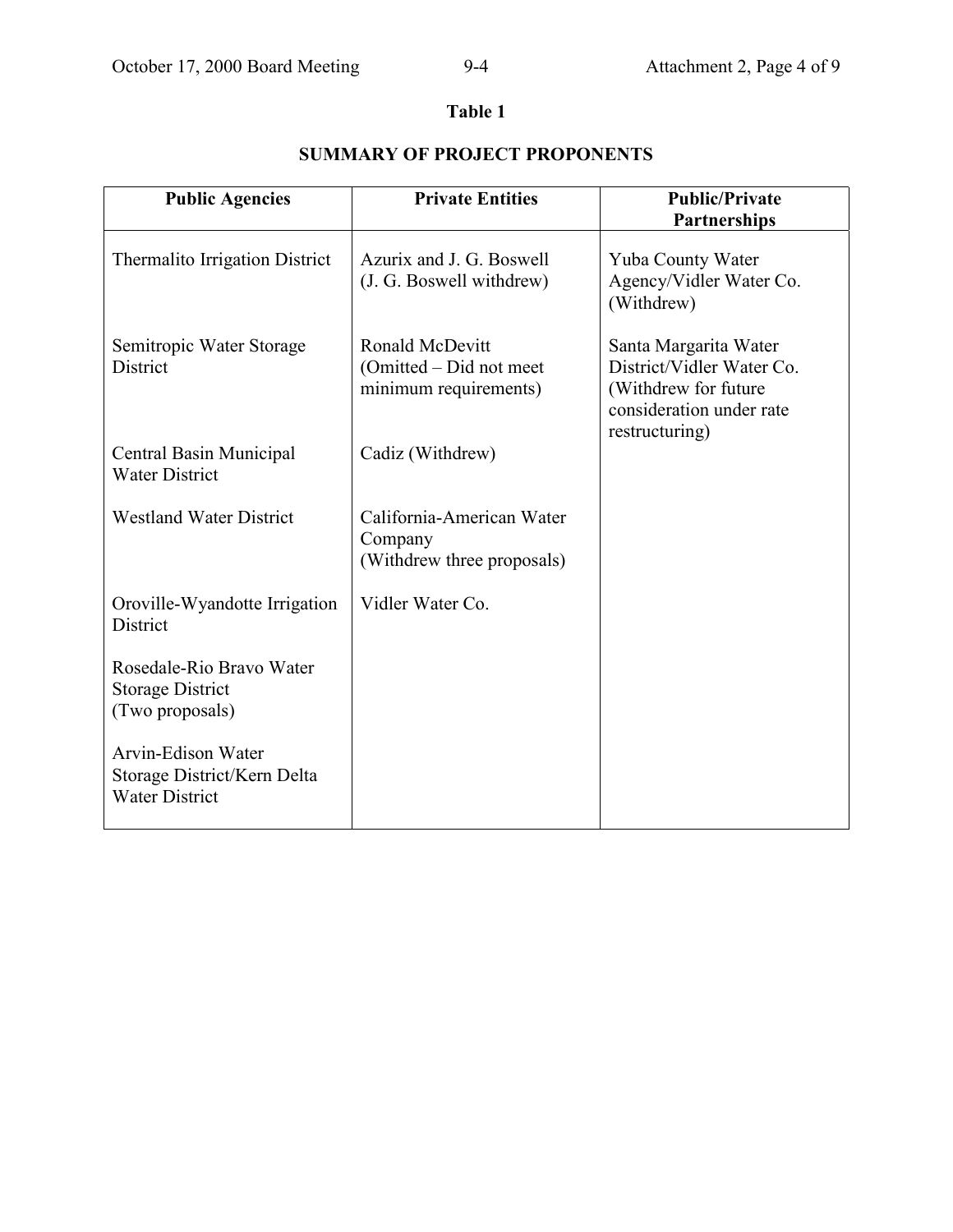The proposed projects were ranked from the highest to the lowest average score. Out of a maximum score of 100 points, the highest ranked project received an average score of 68 points and the lowest ranked project received 22 points. On average, the shortlisted projects scored nearly one and one-half times as high as projects not selected for the shortlist. The selected projects are located south of the Delta, represent minimal financial risk to Metropolitan, and provide the greatest flexibility in agreement and payment terms. In addition, two of the proposals have sponsors with demonstrated experience in completing water transfers.

Based on the criteria outlined in the RFP, three proposals with a combined ultimate yield of 170,000 acre-feet per year were recommended by the review committee to initiate negotiations. The total yield represents nearly twice the amount Metropolitan sought under the RFP. Six of the proposed projects were not selected for negotiation at this time. One of the projects not selected for negotiation was submitted as two separate proposals with minor variations. The review committee chose to evaluate this project as a single proposal.

# **V. Description of Selection Criteria and Ranking of Proposals**

**Project Proponent Capabilities (25 maximum points).** This criterion requires estimating the extent of the proposed project proponent's technical capabilities and financial commitment to the development and implementation of the proposed water transfer. To receive the maximum score for project proponent capabilities, the project sponsor must demonstrate sufficient financial resources and security; secured assets and resources; high technical ability; commitment to the project by all parties and experience in similar programs. No points for project proponent capabilities were given to project proposals lacking control over resources and assets or lacking technical capabilities and binding agreements among the proposal team.

The proposed projects selected for negotiation averaged 15.6 points out of a maximum of 25 points for this criterion. The capabilities of the shortlisted projects can be summarized as follows:

- One proposal would use existing facilities; two proposals involve construction of new facilities.
- Two proposals had control over necessary assets and resources; one proposal did not define its control over necessary assets and resources.
- Two proposals are sponsored by public water agencies; one proposal is sponsored by a private water company.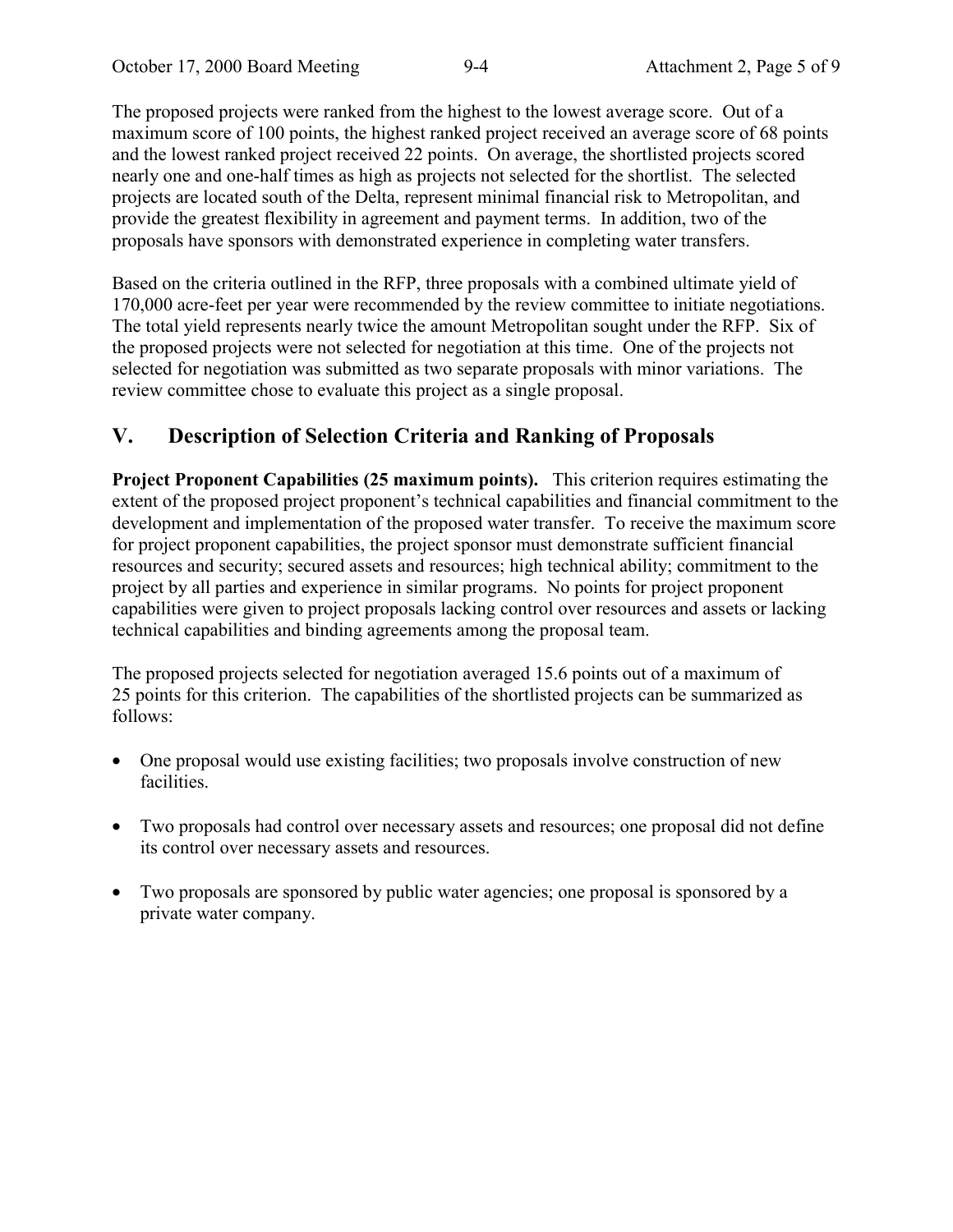|                                                   | Table 2<br>Evaluation Criteria for California Aqueduct Dry-Year Transfer Program                                                                        |                                                                                                                                                                    |  |  |  |
|---------------------------------------------------|---------------------------------------------------------------------------------------------------------------------------------------------------------|--------------------------------------------------------------------------------------------------------------------------------------------------------------------|--|--|--|
|                                                   | <b>Criteria</b>                                                                                                                                         | <b>Target Values</b>                                                                                                                                               |  |  |  |
| <b>Project Proponent Capabilities 0-25 points</b> |                                                                                                                                                         |                                                                                                                                                                    |  |  |  |
| I.<br>II.                                         | Financial sufficiency and surety relative to proposed obligations<br>Sufficiency of technical capabilities                                              | Sufficient financial resources and security<br>High level of competency                                                                                            |  |  |  |
|                                                   | <b>Agreement and Payment Terms 0-25 points</b>                                                                                                          |                                                                                                                                                                    |  |  |  |
| I.                                                | Financial sufficiency and surety relative to proposed obligations                                                                                       | Maximum 5 years - starting in 2003 or sooner                                                                                                                       |  |  |  |
| Ⅱ.                                                | Sufficiency of technical capabilities                                                                                                                   | Least cost dry-year usable yield                                                                                                                                   |  |  |  |
|                                                   | III. Risk                                                                                                                                               | Minimal financial risk to Metropolitan                                                                                                                             |  |  |  |
|                                                   | <b>Technical Objectives 0-25 points</b>                                                                                                                 |                                                                                                                                                                    |  |  |  |
| I.                                                | Responsiveness of Schedule                                                                                                                              | Operable by January 2003 with consideration given for earlier<br>implementation                                                                                    |  |  |  |
| Ⅱ.                                                | Capacity to produce/deliver transfer water                                                                                                              | Minimum 5,000 afy into California Aqueduct. Consideration to<br>projects with economy of scale                                                                     |  |  |  |
| III.<br>٠<br>$\blacksquare$                       | Capacity if storage is a project component<br>Annual production<br>Annual recharge<br>Ratio of aggregate storage capacity to annual production capacity | Minimum 5,000 AFY into California Aqueduct.<br>Minimum 40 percent of annual production<br>Minimum 3:1, Maximum 7:1                                                 |  |  |  |
| IV.                                               | Water quality considerations                                                                                                                            |                                                                                                                                                                    |  |  |  |
| $\blacksquare$                                    | Quality of water delivered to California Aqueduct                                                                                                       | No degradation of Metropolitan water supply. Meets DWR<br>requirement. Consideration given for water quality enhancement                                           |  |  |  |
| $\blacksquare$                                    | Potential for contamination of groundwater supply                                                                                                       | No known or potential sources of groundwater contamination                                                                                                         |  |  |  |
| V.                                                | Reliability                                                                                                                                             | Projects with sufficient resources and facilities to provide a high<br>degree of reliability                                                                       |  |  |  |
| Implementation / Legal Objectives 0-25 points     |                                                                                                                                                         |                                                                                                                                                                    |  |  |  |
| I.                                                | Water rights:<br>Sufficiency of legal rights of Project Proponent to deliver / export<br>٠<br>transfer water to Metropolitan                            | Absence of reasonable basis for dispute and no actual dispute                                                                                                      |  |  |  |
| II.                                               | Sufficiency of legal rights to store / withdraw Metropolitan water<br>Property entitlements                                                             | Absence of reasonable basis for dispute and no actual dispute                                                                                                      |  |  |  |
|                                                   | Sufficiency of land ownership rights of Project Proponent for<br>recharge / withdrawal facilities                                                       | No basis for dispute                                                                                                                                               |  |  |  |
|                                                   | Ability of Project Proponent to obtain sufficient rights to land<br>п<br>(easements) for conveyance facilities                                          | Highly likely land acquisitions                                                                                                                                    |  |  |  |
| III.                                              | Environmental review                                                                                                                                    | Compliance with CEQA and/or NEPA requirements.                                                                                                                     |  |  |  |
| IV.                                               | Other approvals, as required                                                                                                                            | State, Federal and local approvals including local water agency as<br>necessary. Include letters of support from pertinent third parties<br>endorsing the proposal |  |  |  |
| V.                                                | Administration                                                                                                                                          | Projects are simple and efficient to administer                                                                                                                    |  |  |  |
| VI.                                               | <b>Local Factors</b>                                                                                                                                    | Projects support sound local water management and do not include<br>adverse third party impacts                                                                    |  |  |  |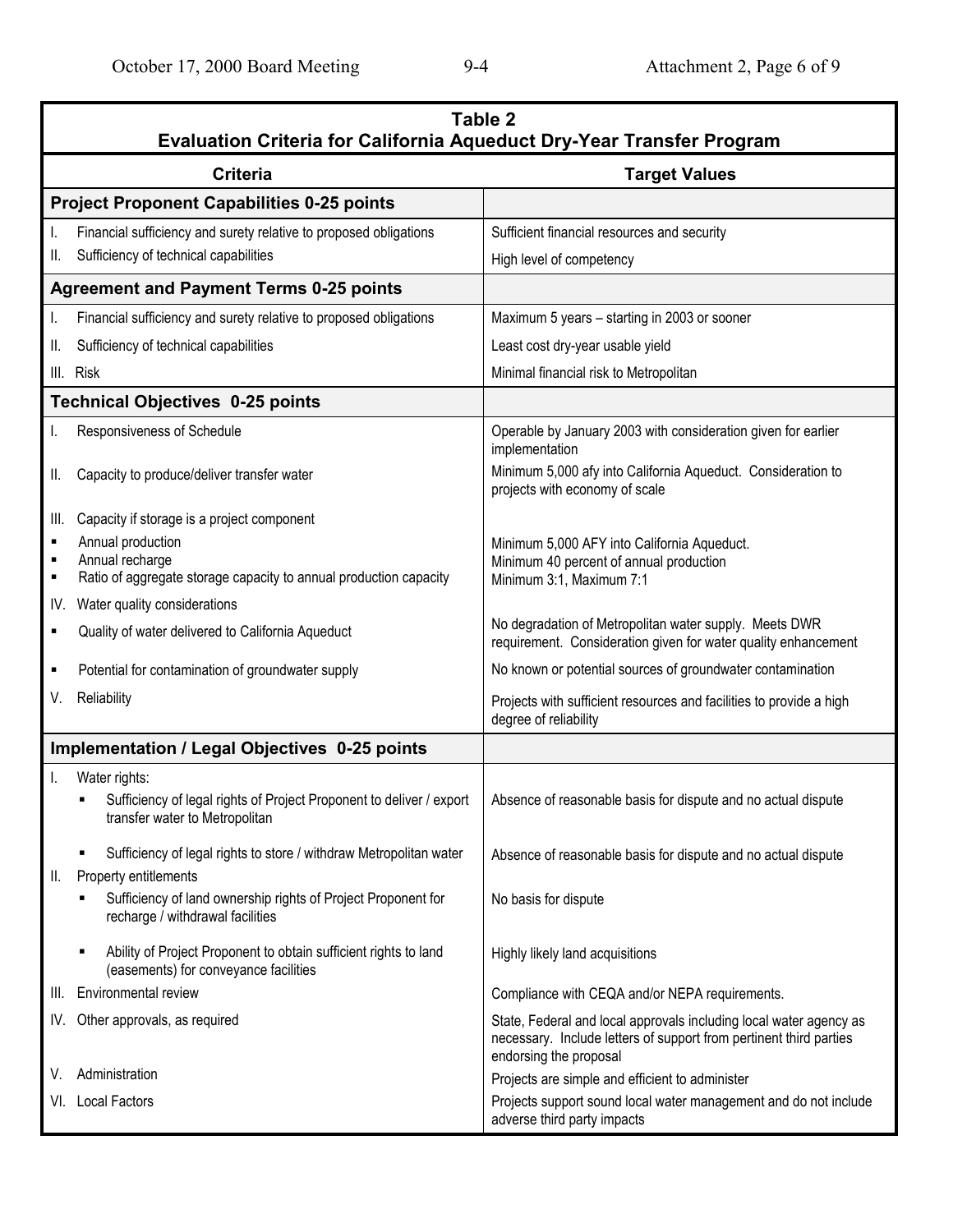The proposed projects not selected for negotiations averaged 11.5 points out of a maximum of 25 points for this criterion. The capabilities of projects not selected for negotiations can be summarized as follows:

- One proposal requires construction of new facilities.
- Five proposals had control over necessary assets and resources; one proposal must execute an agreement in order to secure control over necessary assets and resources.
- Five proposals are sponsored by public water agencies; one proposal is sponsored by a private water company.

**Agreement and Payment Terms (25 maximum points).** This criterion requires estimating the financial risk to Metropolitan's participation and an assessment of the proposal's cost estimate over the agreement term. This criterion was evaluation as two parts.

#### Basis for Analytical Scoring

The first part, scored from 0 to 5 points involved a subjective analysis of the projects flexibility to renew or extend agreement terms and the financial risk to Metropolitan. To receive the maximum score for agreement and payment terms, the project sponsor must demonstrate minimal financial risk to Metropolitan and express a willingness and flexibility in renewing or extending agreement terms. Proposed projects demonstrating little flexibility and moderate levels of financial risk received less than half of the possible points under this criterion. No points for agreement and payment terms that did not demonstrate any flexibility in renewing or extending agreement terms and placed all financial risk to Metropolitan.

For the subjective part of this criterion, the proposed projects selected for negotiation averaged 3.4 points out of a maximum of 5 points. The payment and agreement terms of the shortlisted projects can be summarized as follows:

- All of the proposals meet or exceed minimum agreement term requirements.
- All of the proposals offered flexibility to renew or extend agreement terms.

For the subjective part of this criterion, the proposed projects not selected for negotiations averaged 2.3 points out of a maximum of 5 points. The payment and agreement terms of the projects not selected for negotiation can be summarized as follows:

- Five proposals meet or exceed minimum agreement term requirements; one proposal offered less than the minimum targeted 5-year agreement term.
- Two proposals offered flexibility to renew or extend agreement terms; three proposals offered fixed agreement terms; one proposal offered a 35-year term.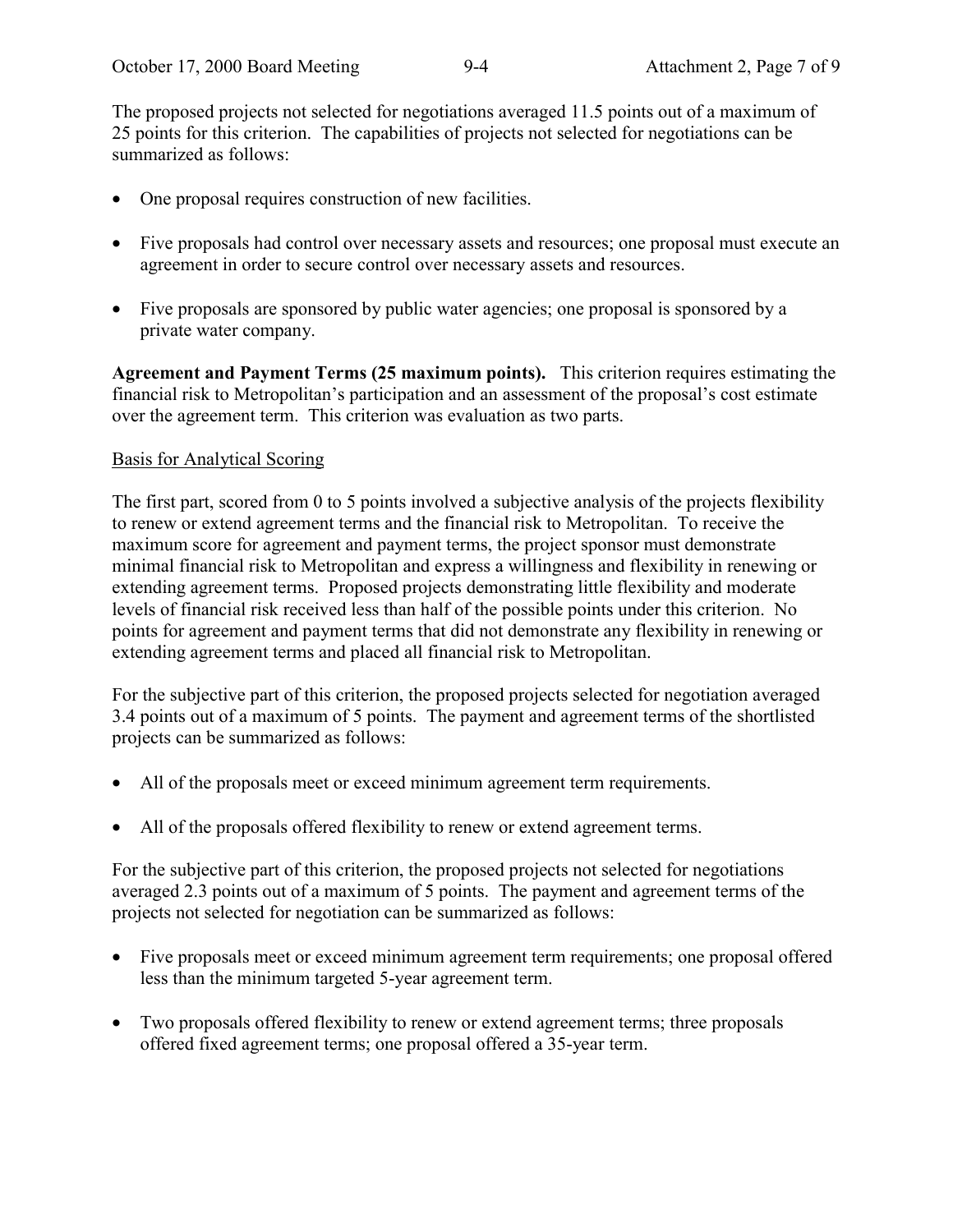#### Basis for Economic Scoring

The second part, scored from 0-20 points, involved an analytical approach to score proposals based on their relative unit cost. More specifically, this part was assessed by evaluating the extent to which the proposed programs minimized the unit cost of dry-year yield to Metropolitan over the term of the agreement. Review committee member scored proposals after reviewing the financial analysis of costs for each program. The scores were then averaged to arrive at the final composite score.

The Relative Unit Value (RUV) methodology was used to evaluate proposal costs under 77 different hydrologic conditions. The RUV method takes into account the timing of payments and the increase in dry-year yield based on when water is needed. For example, an increase in dry-year yield during a proposal's early years was valued higher than water produced during later years. Additionally, the expected RUV for each program was divided into two components: expected fixed costs and expected variable costs. Low fixed costs occur when there are relatively low capital expenditures and/or low option fees, which translate to relatively lower risk when project water is not called. Variable costs are sensitive to the incremental option cost, how frequently water is called and its timing in the future.

For the analytical part of this criterion, the proposed projects selected for negotiation averaged 9.7 points out of a maximum of 20 points. The projects not selected for negotiation averaged 7.3 points out of a maximum of 20 points. In general, higher scores are given to projects with favorably lower expected RUVs and vice versa.

**Technical Objectives (25 maximum points).** This criterion requires evaluation of the proposed project's technical objectives with respect to the project's ability to significantly improve the water quality of Metropolitan's supply and risk involved in receiving called water. To receive the maximum score for project proponent capabilities, the project sponsor must demonstrate significant water quality improvement to Metropolitan's supply, eliminate risk in receiving called water and not expose Metropolitan's water supply to any known or potential risk of contamination. Proposed projects that are neutral in improving Metropolitan's water supply quality, pose some risk in receiving called water and have low risk potential of contamination received a majority of the possible points under this criterion. No points for project proponent capabilities were given to project proposals that result in water quality impact and degradation to Metropolitan's supply despite project mitigation, involve significant risk in receiving called water and have high risk potential for contamination.

The proposed projects selected for negotiation averaged 13.6 points out of a maximum of 25 points for this criterion. The capabilities of the shortlisted projects can be summarized as follows:

- All of the proposals are capable of delivering water before 2003.
- All of the proposals meet or exceed minimum yield requirements.
- All projects proposed water quality that exceeds or is consistent with current SWP supplies.